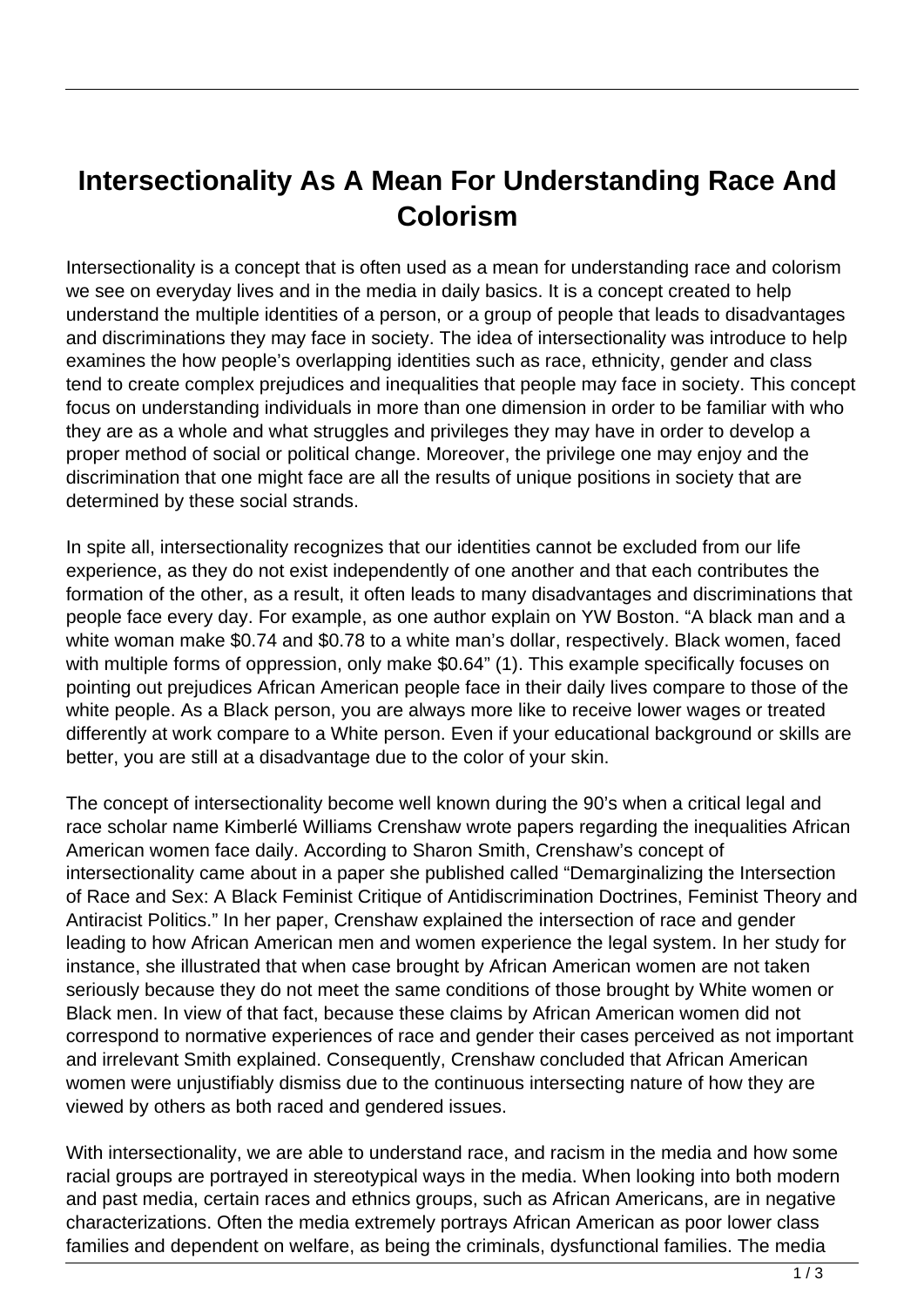takes a great deal into to overhyping black fathers as absent. The media is rarely to see African Americans as lawyers, judges, or politicians. According to the Washington Post, a study conducted by the University of Illinois found that media outlets promoted racially based portrayals and fake new that pathologies black families, while white families picture perfect with respect to poverty & crime. For example, "…black families represent 59% of the poor in the media, but make up just 27% of the poor of the general population, while White families…represent 17% of the poor in media, but make up 66% of the poor across the country," said Rodgers and Robinson. This data analysis shows that the media overwhelmingly release fake new regarding African American families in order to the falsify image they have of these families. With that being said, the media and television contributes to how we see the world, so it is important to avoid spreading fake and fake information about these racial groups, as is what still leads to the stereotypical images we see or go through in our daily lives.

Another intersectional group of people that are reflected through stereotypical controlled imagining in the media is the Islamic groups. The portrayals of Arabs and Muslim increase the concept known as "Islamophobia"; it advances "orientalist stereotypes" as a mean to justify foreign interventions. Islamophobia as define by Golash-Boza is "the systematic marginalization of Muslims" (p.119). In other words, Islamophobia is the fear, hearted and prejudice against Muslims or the Islamic religion in general. Whether in policies or social media, Anti-Muslim bigotry, and discrimination have become general features of American public life, and American television takes a great ideal into to portraying Arabs as foreigners and even terrorist or violent individuals. It is common to see negative and stereotypical images of Muslims online, which gives us the visual presentation of where Muslims are placed in today's society. Many Muslims across the nation are currently are shouldering the burden of Islamophobia, according to CAIR, research has shown that, "Muslims face bullying at twice the rate of the national average and that school administrators and teachers are under-equipped to address the challenge". Consequently, great number of Muslim children report not feeling safe even to approach the teachers or school administrators about with these issues because the media paint them and their families as dangerous people.

Intersectionality tries to correct dynamics that many of us often overlooks. For examples, people can't say gender alone defines people's fate in society, rather is all her identities, race, religion, ethnicity etc. that determines that person future. For example, "Orange is the New Black", follows different women from different racial backgrounds and classes living behind bars of an institutional racism. Institutional racism as defined by Golash-Boza is "policies, laws and institutions that reproduce racial inequalities" (102). This program shows that racial discrimination has become institutionalized in the criminal justice system. Which means that many of the written laws are discriminatory against minorities. In the shows, when comparing same crimes committed by whites and non-whites, the non-whites always ends up with harsher punishments such as longer sentencing. Organ Is the new Black also, does a good job of outlining the police/prison guard brutalities towards non-whites. In the show, when a non-white break rules within the prison they are treated harshly compare to when whites do the same. All in all, when we look at the criminal justice, is horrifying to see how minorities are more likely to be affected negatively by this system compare to the whites. Even though the set is suppose to protect and treat everyone equally it always false to do so.

With intersectionality, we are able to think of race and racism in terms of "systemic racism", in ways that we never thought about them before. As explained by Golash-Boza systemic racism is "patterns of unjust improvement of non-white and vested groups interest of whites to maintain